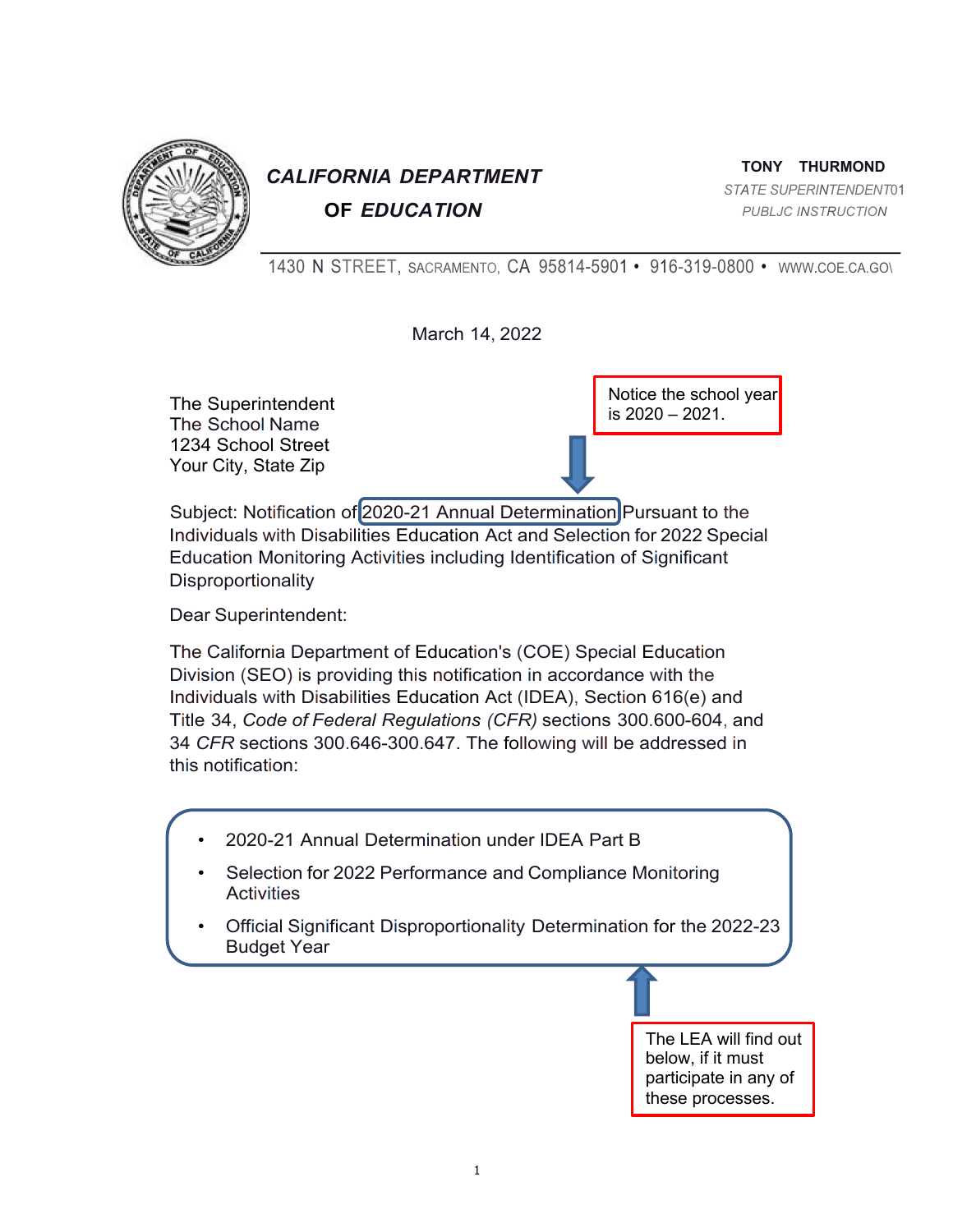## **2020-21 Annual Determination under IDEA Part B**

In accordance with IDEA Section 616(e) and 34 *CFR* Sections 300.600- 300.604, the COE is required to make an annual determination on the performance of each local educational agency (LEA). The SEO reviews LEA performance and compliance data related to implementation of IDEA requirements, as well as information related to valid, reliable and timely data, uncorrected noncompliance and any previous findings. As a result, every LEA receives one of four possible annual determinations, as follows: Meets Requirements, Needs Assistance, Needs Intervention, or Needs Substantial Intervention.

The determination for The School Name is Needs Assistance in meeting the requirements of the IDEA, Part B, for the 2020-21 school year.

This is where your LEA learns its Annual Determination status.

#### **Selection for 2022 Performance Monitoring Activities**

In the 2020 Monitoring Year, the SEO made updates to its monitoring system, which continued into the 2021 Monitoring Year, including changes on how LEAs are selected for monitoring activities in either Intensive or Targeted monitoring. Intensive and Targeted monitoring include different types of activities based on the need of the LEA identified through the selection process.

The COE is making additional updates to monitoring starting this year. LEAs selected for performance monitoring will again be identified for either Targeted, Intensive, or Significant Disproportionality monitoring, but

beginning this year, monitoring will be further differentiated based on the need of the LEA. For the 2022 Monitoring Year, LEAs will be identified as Targeted Level 2, Targeted Level 3, Intensive Level 1, Intensive Level 2, Intensive Level 3, and Significant Disproportionality. **LEAs will only be** identified for one differentiated level and will participate and engage with different monitoring activities based on the differentiated level.

Please Note: only identified for one level.

The monitoring level for The School Name for the 2022 Monitoring Year is listed in the table below:

> Below is the monitoring level the LEA is selected to participate in.

#### **Performance Monitoring Level**

**Targeted Level 3** 

Additionally, this year, the COE is introducing the Compliance and Improvement Monitoring (CIM) Process to replace previous monitoring activities such as the Special Education Plan. LEAs in Targeted Level 2, and Intensive Levels 1 through 3 will participate in the CIM. LEAs in Targeted Level 3 will conduct a review of policies, procedures and

2

Please note: only LEAs in Targeted Level 2 or Intensive Levels 1 through 3 will participate in the CIM process.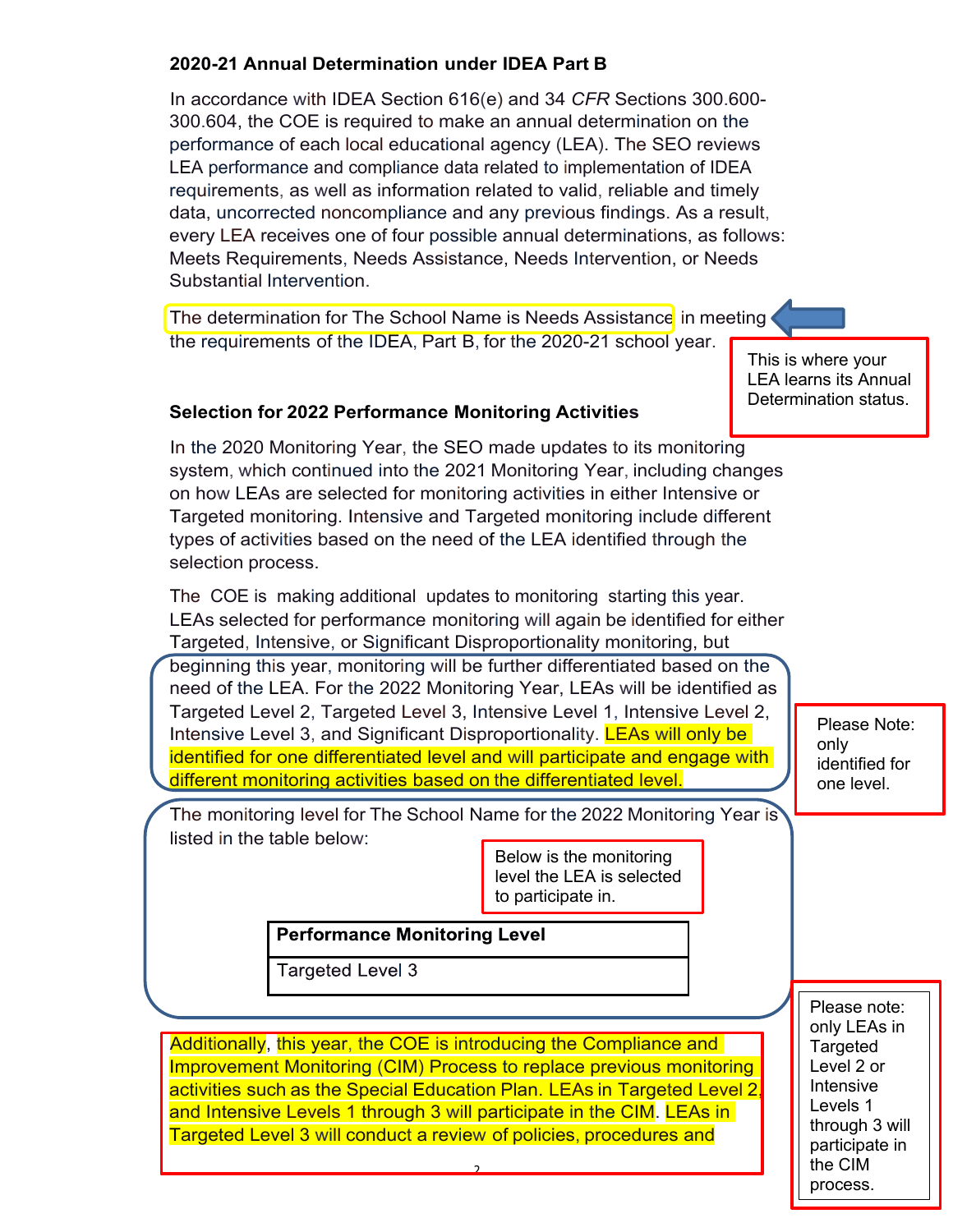practices. LEAs in Significant Disproportionality will be required to complete a Comprehensive Coordinated Early Intervening Services Plan (CCEIS).

The CIM Process is designed to help LEAs identify systemic issues in the LEA that lead to poor student outcomes, create a plan that prioritizes high leverage activities, and implement the plan with fidelity. The CIM Process is a four-step process that walks the LEA through the necessary activities that lead to a cohesive and comprehensive plan. The CDE will provide templates and guidance for activities aligned to each step, listed below.

- Step 1: Gather and Inquire. The LEA gathers, reviews and synthesizes data and information to determine the current issues and problems that exist in the LEA.
- Step 2: Investigate. The LEA examines the problems identified in order to determine the causes of those problems, prioritizes the concerns and develops a theory of action to address the root cause.
- Step 3: Plan. The LEA identifies the highest leverage activity and develops a detailed plan for implementation including a timeline and milestones. This can be an independent plan or part of other improvement plans, including the Local Control and Accountability Plan (LCAP), developed by the LEA.
- Step 4: Implement. LEAs, technical assistance providers, and CDE monitor the implementation of the plan over time to determine if the LEA is meeting the timelines or milestones and to ensure appropriate supports are provided. If the LEA is not meeting timelines or milestones, the CDE will engage with the LEA to assist in efforts to implement the plan The CDE will also determine if, at any time, the LEA needs to revisit and update the plan.

To the left are the steps for completing the CIM, once the templates and guidance is received from the CDE.

|                               | Sign up for the correct webinar following the instructions below. |
|-------------------------------|-------------------------------------------------------------------|
| <b>Performance Monitoring</b> | <b>Webinar Date and</b>                                           |
| <b>Differentiation Level</b>  | <b>Time</b>                                                       |
| Intensive Levels 1-3          | March 28, 2022 at 3pm                                             |
|                               | or March 29, 2022 at                                              |
|                               | 3pm                                                               |
| Targeted Level 2              | March 24, 2022 at 3pm                                             |
| <b>Targeted Level 3</b>       | March 23, 2022 at 2pm                                             |

The CDE will provide a detailed introduction to LEAs in each Level on the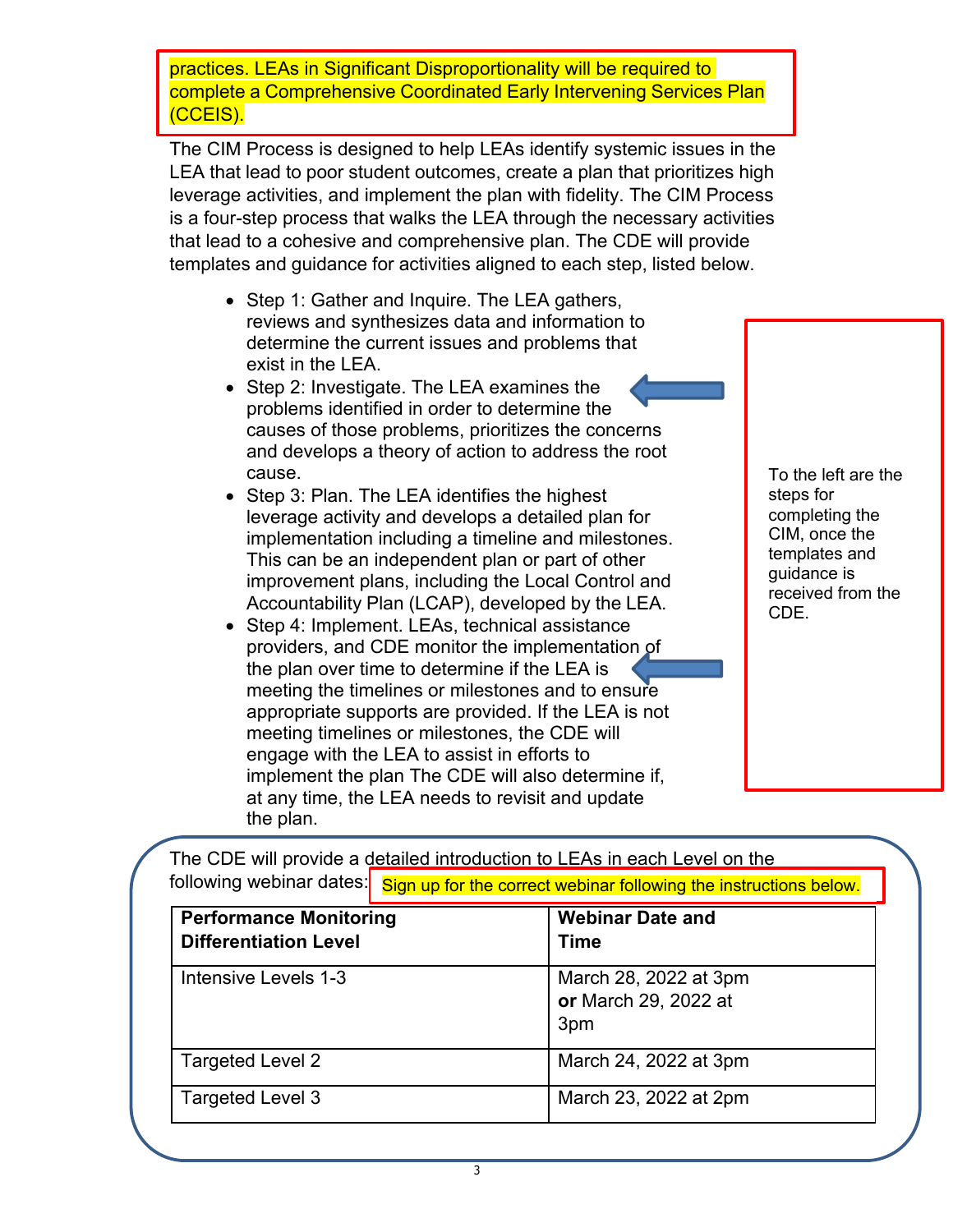Please visit the CIM website at https://www.cde.ca.gov/sp/se/qa/cimprocess.asp for more information about the Monitoring Levels, the support team assigned to your LEA and the activities for each level.

### **Selection for 2022 Compliance Monitoring Activities**

In addition to monitoring in the performance areas, CDE will also be reviewing and monitoring 2021-22 compliance data on several key timelines. These include:

- State Performance Plan Indicator 11: One hundred percent of children were evaluated within 60 days of receiving parental consent for initial evaluation.
- State Performance Plan Indicator 12: One hundred percent of children referred by Part C prior to age three, who are found eligible for Part B, have an Individual Education Plan (IEP) developed and implemented by their third birthday.
- Whether the LEA held an IEP meeting at least once per year.
- Whether the LEA conducted a "triennial" re-evaluation to determine the student's continued eligibility for special education at least every three years.

This year the CDE will differentiate three areas of concern for noncompliance associated with the timelines above.

- Any Late IEPs/Initial Assessments: LEAs that have *any* overdue IEPs or assessments will need to review their local data systems to work to schedule the necessary IEPs, where applicable. The CDE will review the data again June 30, 2022.
- ate IEPs/Initials or No Improvement: LEAs who have students waiting longer than 120 days past the deadline for IEPs and assessments *or* have not made progress to reduce the number of students waiting on IEPs or assessments since October 2021 will need to review their local data and access technical assistance resources provided by SELPAs to support LEAs.
- Late IEPs/Initials and No Improvement: LEAs who have students waiting longer than 120 days past the deadline for IEPs and assessments *and* have not made progress to reduce the number of students waiting on IEPs or assessments since October 2021 will need to review their local data and receive technical assistance provided by SELPAs to support LEAs.

Technical assistance for this compliance area can be found at https://caltan.info/resources/tag/high-quality-ieps.

Be sure to visit the CIM website. From there you will click a link to your identified performance monitoring level, where you will find an associated email address. Send an email to that address to receive registration information.

Please note **Compliance** Monitoring is an additional monitoring area for 2021 -2022.

> Notice the words "any overdue", "Late IEPs/ Initials OR no improvement" . Please note that LEAs will fall into 1 of these 3 levels of compliance monitoring. **Different** activities will be associated with each.

Visit the caltan technical assistance site.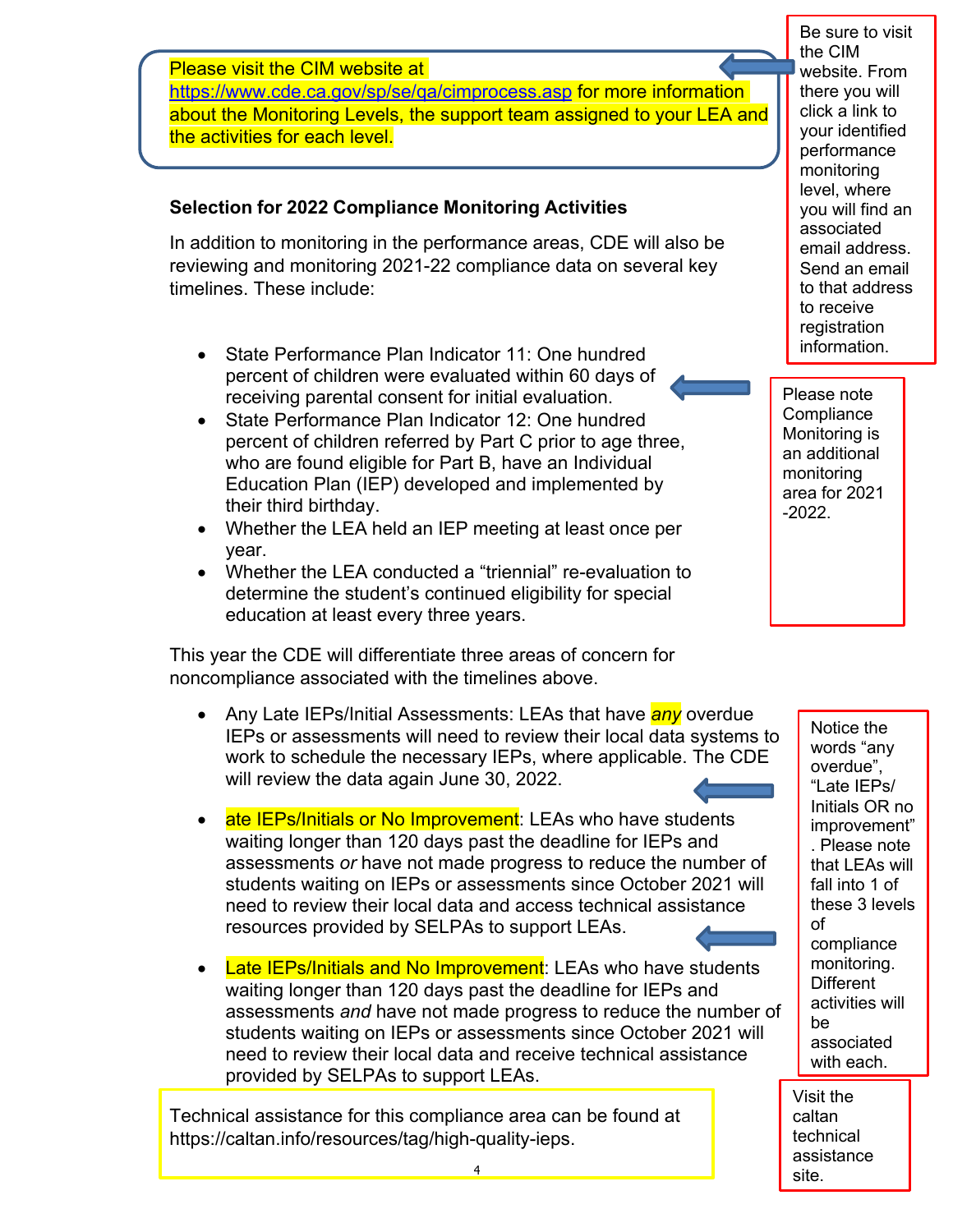The compliance monitoring level for **The School Name for the 2022** Monitoring Year is listed in the table below:

Your compliance monitoring level.

#### **Compliance Monitoring Area**

Late IEPs/Initials or No Improvement

## **Disproportionality Identification and Official Significant Disproportionality Determination for the 2022-23 Budget Year**

This letter includes information regarding Disproportionality and serves as official notification to those LEAs that have been identified as Significantly Disproportionate for 2022 Monitoring Year, impacting the 2022-23 budget year. Each year, the COE is required to complete calculations to identify disproportionate representation of students with disabilities (SWD) in the following areas:

- Disproportionate representation of SWD for suspension/expulsion by duration, setting, and race or ethnicity for discipline
- Disproportionate representation of SWD by race or ethnicity by placement
- Disproportionate representation of SWD by race or ethnicity overall
- Disproportionate representation of SWD by race or ethnicity within a specific disability category

Pursuant to federal requirements under the IDEA and Title 34, *CFR* sections 300.646-647, LEAs are identified as Significantly Disproportionate if the LEA is identified as Disproportionate in the same area for three consecutive years.

If identified as disproportionate, it will say so below.

| 2022 Monitoring Year<br><b>Disproportionality and Significant</b><br><b>Disproportionality Identification</b> | <b>Status</b>                                |  |
|---------------------------------------------------------------------------------------------------------------|----------------------------------------------|--|
| Disproportionality                                                                                            | <b>Not</b><br>Disproportionate               |  |
| <b>Significant Disproportionality</b>                                                                         | <b>Not Significantly</b><br>Disproportionate |  |

LEAs identified as Disproportionate are monitored under the Targeted monitoring described above. For LEAs identified as Significantly Disproportionate, the LEA is monitored under the Intensive monitoring